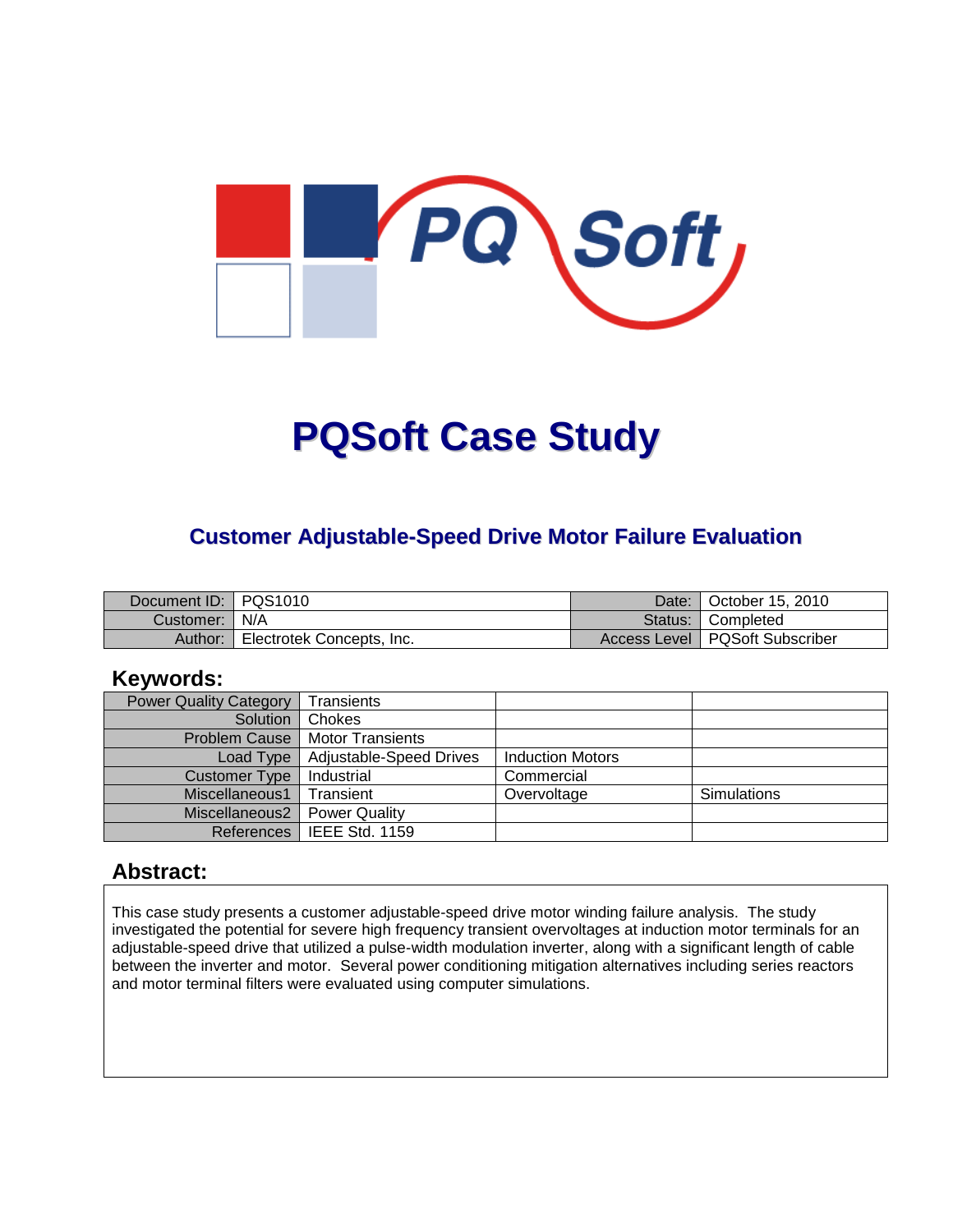# **TABLE OF CONTENTS**

# **LIST OF FIGURES**

| Figure 12 - Simulated Line-to-Line Motor Voltage Waveform with Motor Terminal Filter10 |  |
|----------------------------------------------------------------------------------------|--|
|                                                                                        |  |

# **RELATED STANDARDS**

IEEE Std. 1159, IEEE Std. 1100, IEEE Std. 446, ANSI Std. C84.1

# **GLOSSARY AND ACRONYMS**

| ASD        | Adjustable-Speed Drive           |
|------------|----------------------------------|
| СF         | <b>Crest Factor</b>              |
| <b>DPF</b> | <b>Displacement Power Factor</b> |
| PF         | Power Factor                     |
| <b>PWM</b> | <b>Pulse Width Modulation</b>    |
| THD        | <b>Total Harmonic Distortion</b> |
| TPF        | <b>True Power Factor</b>         |
|            |                                  |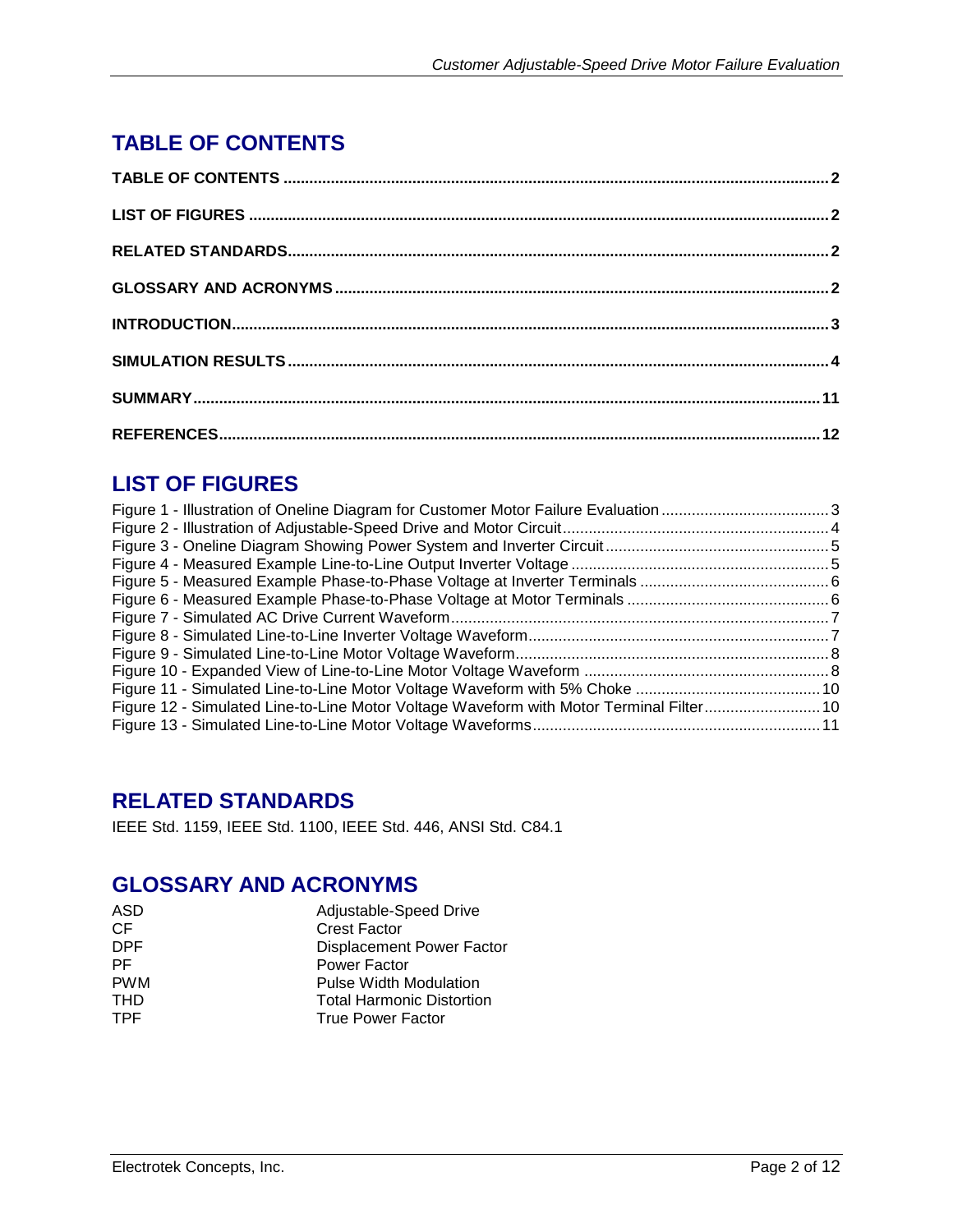## **INTRODUCTION**

A customer adjustable-speed drive (ASD) motor winding failure case study was completed for the system shown in [Figure 1.](#page-2-0) The case study investigated the potential for severe high frequency transient overvoltages at induction motor terminals for an adjustable-speed drive that utilizes a pulse-width modulation (PWM) inverter, along with a significant length of cable between the inverter and induction motor. Several power conditioning mitigation alternatives, such as series reactors/chokes and motor terminal filters, were evaluated using computer simulations.

The simulations for the case study were completed using the PSCAD program. The accuracy of the simulation model was verified using three-phase and single-line-to-ground fault currents and other steady-state quantities. The circuit consisted of a 34.5 kV utility substation supplying a 1,500 kVA customer step-down transformer, along with a 10 hp PWM adjustable-speed drive with a 500 foot cable segment between the inverter and motor terminals. A high frequency, distributed parameter transmission line model was required to accurately represent the traveling wave (reflections) effects of the motor cable. There was also a standard 3% input choke on the drive, which resulted in a current distortion value of approximately 40.9%. A detailed drawing of the adjustable-speed drive and induction motor configuration is shown in [Figure 2.](#page-3-0)



<span id="page-2-0"></span>**Figure 1 - Illustration of Oneline Diagram for Customer Motor Failure Evaluation**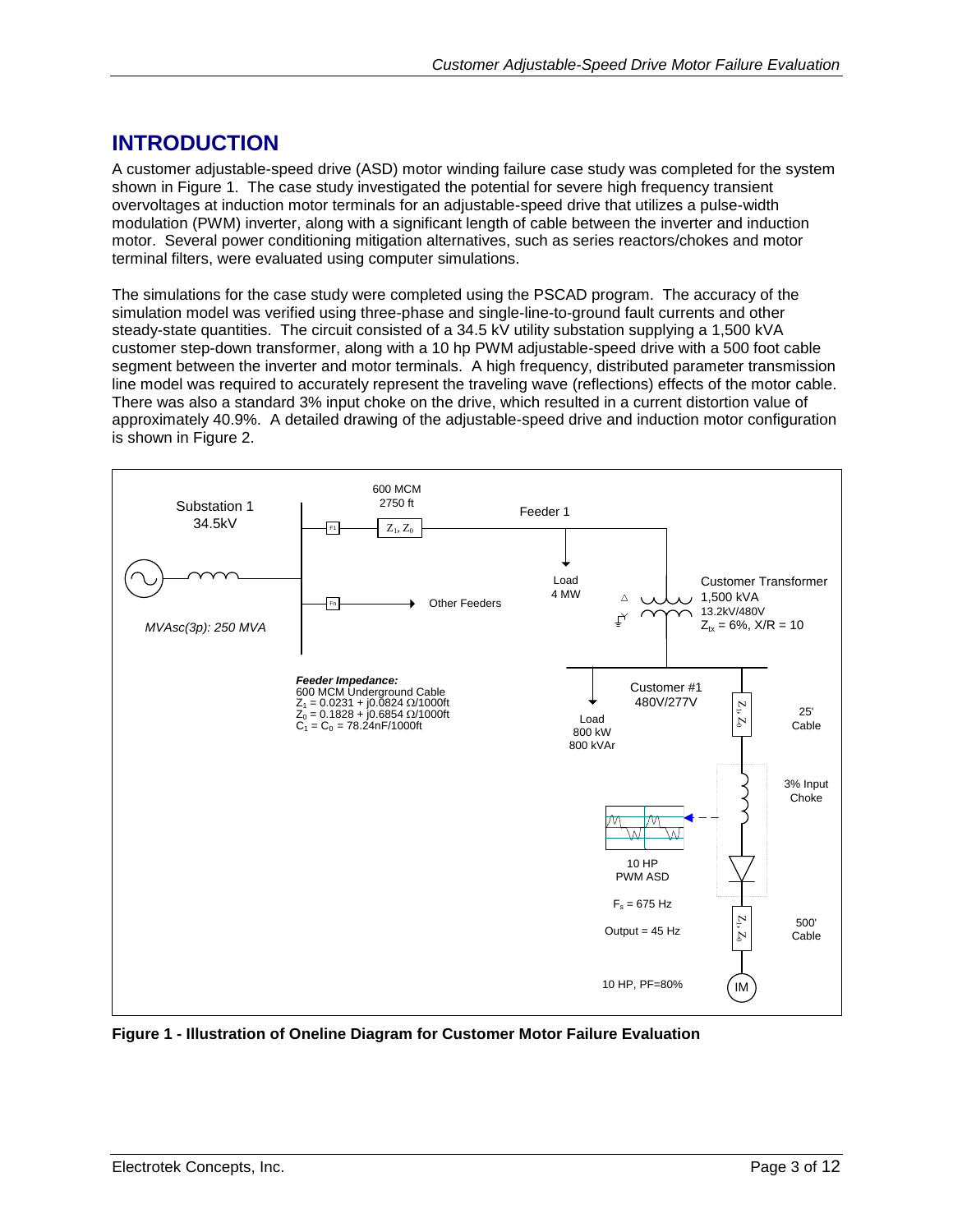

<span id="page-3-0"></span>**Figure 2 - Illustration of Adjustable-Speed Drive and Motor Circuit**

Adjustable-speed drives for most small and medium induction motors utilize voltage source inverters to provide variable frequency ac output. The common drive structure adopted by the industry consists of an uncontrolled diode-bridge rectifier, dc link, and pulse-width modulation voltage source inverter as illustrated in [Figure 3.](#page-4-0) The dc link for this type drive includes a ripple smoothing capacitor. The inverter output waveform is generated by a series of step-like functions. An ideal step-change in the output voltage is prevented by stray parameters of the circuit and commutation of switching devices from one phase to another. Steep-front waveform generation is one of the inherent characteristics of a high switching frequency voltage source inverter.

#### **SIMULATION RESULTS**

The output voltage of the pulse-width modulation inverter is a potential problem for the induction motor. Both the frequency and magnitude of the output voltage are adjusted by controlling the inverter's operation. State-of-the-art voltage source inverters are based on insulated gate bipolar transistor technology. With these devices, the inverter operates with a switching frequency ranging from tens of Hz to tens-of-thousands of Hz. [Figure 4](#page-4-1) shows an example output voltage of a pulse-width modulation drive (measurement location #1 on [Figure 3\)](#page-4-0). The switching frequency of the most commonly used pulse-width modulation drives is in the range of 1,000 Hz to 5,000 Hz. The rise times of the pulses can be approximately 10μs to 0.1μs.

The problem occurs on the output of the inverter at the drive terminals. The high switching frequency of the inverter allows sophisticated control schemes to be implemented. One of the advantages of the high switching frequency inverter is the reduction of low order harmonics, which results in a reduction of output filter duty. However, this benefit can only be achieved under certain circuit conditions. Under some conditions, the fast changing voltage resulting from high frequency switching operation of inverter can create severe insulation problems for induction motors.

Machine insulation integrity is influenced by the rate-of-change of voltage as well as the transient overvoltage magnitude. A voltage with a high rate-of-change tends to be distributed along a motor's windings unevenly. This uneven distribution causes a significant over-stress across ending turns resulting in turn-to-turn insulation failure. In practice, it is common for the drive and the motor to be separated by relatively long lengths of cable. In addition, the characteristic impedance of the induction motor can be ten to one hundred times that of the characteristic impedance of the cable connecting the drive to the induction motor.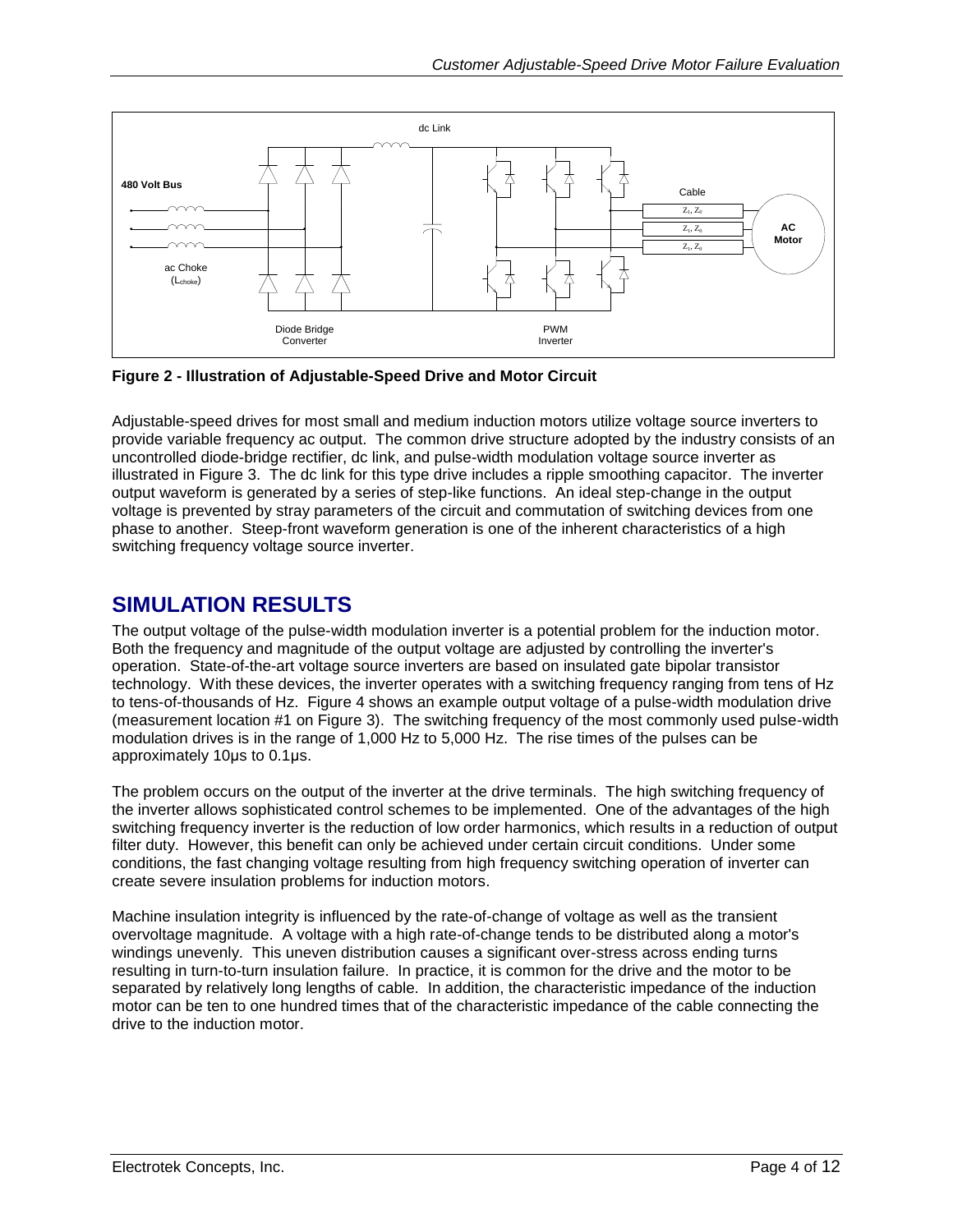

<span id="page-4-0"></span>**Figure 3 - Oneline Diagram Showing Power System and Inverter Circuit**



<span id="page-4-1"></span>**Figure 4 - Measured Example Line-to-Line Output Inverter Voltage**

[Figure 5](#page-5-0) shows a transition in one of the pulses at the inverter (measurement location #1). Notice that when the voltage changes from zero to its full negative value, there is no significant over-shoot or overvoltage. At the motor terminals, however, the transition of one of the pulses at the motor terminals shows an overvoltage of approximately 1.7 per-unit, as shown in [Figure 6](#page-5-1) (measurement location #2). The overvoltage and the resulting ringing occur at both the front and rear of each pulse. Depending on the operation pattern of the adjustable-speed drive, similar transients may occur 20 to 100 times per 60 Hz cycle.

The most harmful effect of the inverter output occurs when the connection cable is relatively long with respect to the wave front of an incidental voltage wave and when the ratio of characteristic impedance of the machine and the cable is high. In the worst case, an inverter output voltage pulse magnitude can be doubled at the induction motor terminals. If a voltage wave travels at a velocity of 250 feet per microsecond, an incident voltage wave with a front time of 0.3μs is sufficient to create a voltage doubling at the open end of 75 feet of cable. Under this condition, motor windings experience a near 2.0 per-unit over voltage, if the maximum voltage seen at the inverter output terminal is 1.0 per-unit.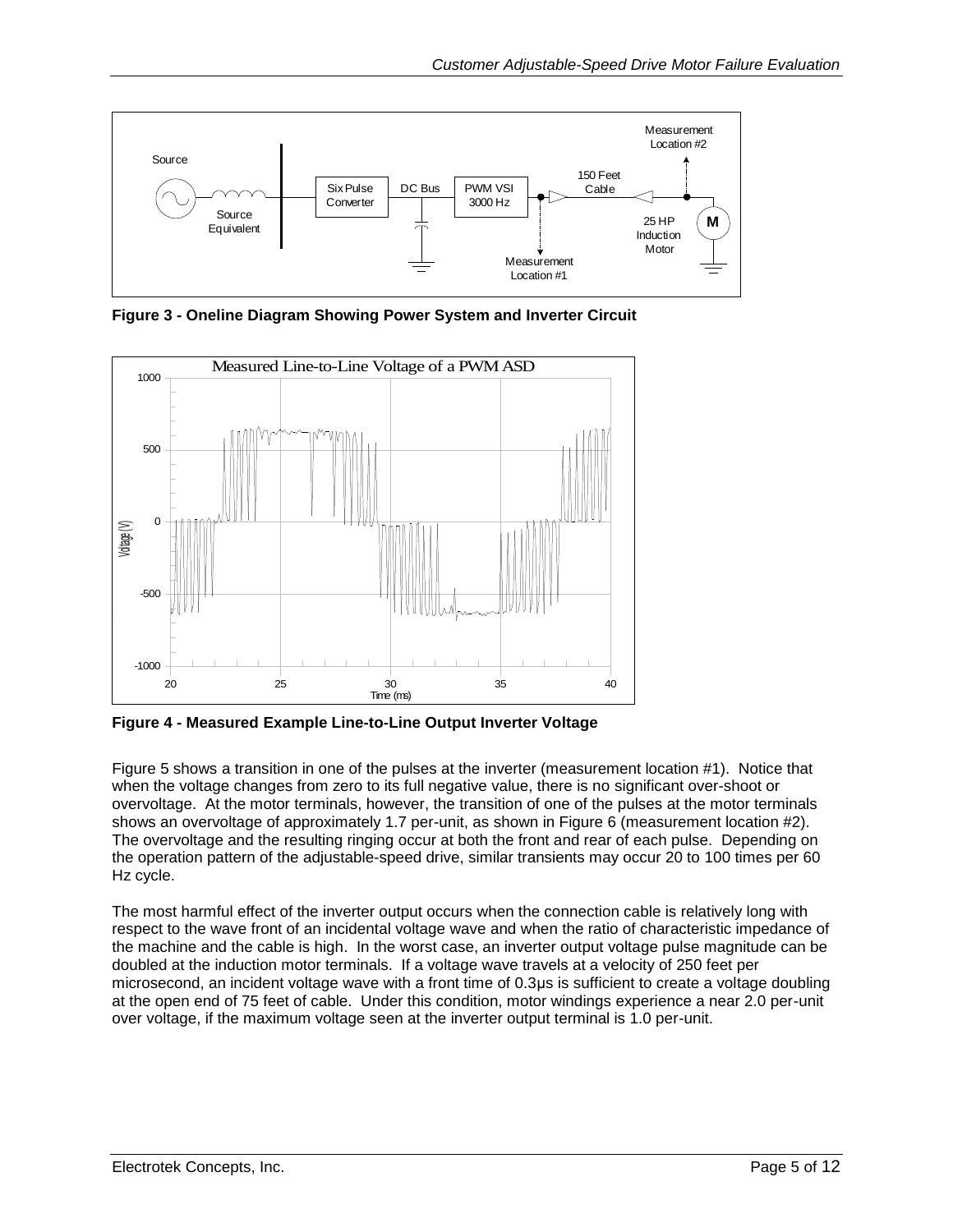

<span id="page-5-0"></span>**Figure 5 - Measured Example Phase-to-Phase Voltage at Inverter Terminals**



<span id="page-5-1"></span>**Figure 6 - Measured Example Phase-to-Phase Voltage at Motor Terminals**

The reflection of an incident traveling voltage wave at the motor connection termination is determined by surge impedance ratio at the junction point. The characteristic impedance of a small motor is usually higher than the low surge impedance of the cable. Therefore, when compared with the low surge impedance of cable, the motor connection may look like an open circuit.

The initial simulation (Case 4a) involved the basecase condition with no mitigation added to the adjustable-speed drive or induction motor.

[Figure 7](#page-6-0) shows the simulated current waveform (single phase shown) for the 10 hp adjustable-speed drive operating at an 80% power factor and with a 3% ac choke. The current has a fundamental frequency value of 8.5 A, an rms value of 9.1 A, and a THD value of 40.9%.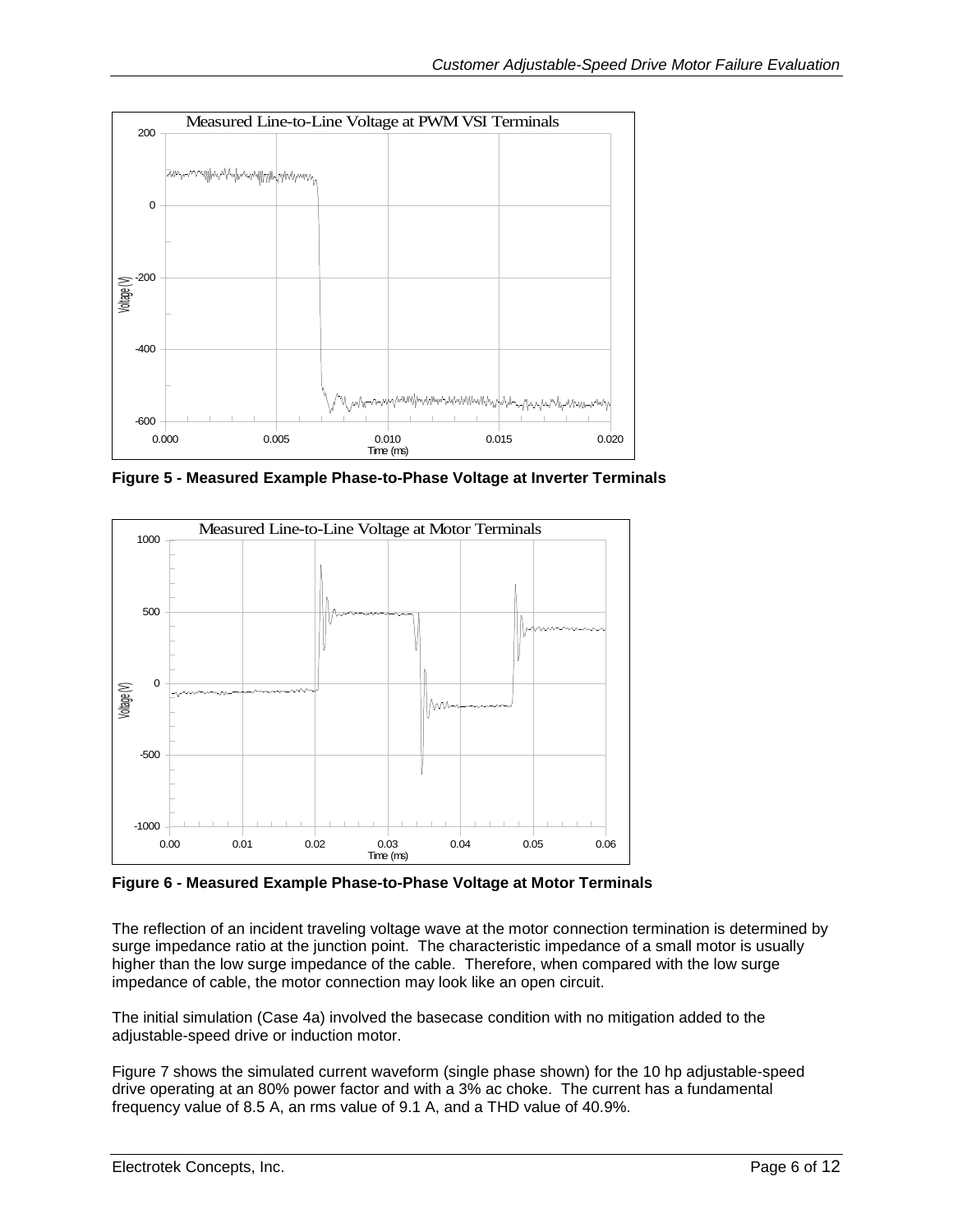

<span id="page-6-0"></span>**Figure 7 - Simulated AC Drive Current Waveform**

[Figure 8](#page-6-1) shows the simulated line-to-line voltage at the inverter terminals for the basecase conditions. The dc voltage for the drive was approximately 650 V. The inverter switching frequency ( $F_s$ ) for the case was 675 Hz and the motor frequency was 45 Hz.<br>
Line-to-Line Voltage at Inverter Terminals was 675 Hz and the motor frequency was 45 Hz.



<span id="page-6-1"></span>**Figure 8 - Simulated Line-to-Line Inverter Voltage Waveform**

[Figure 9](#page-7-0) shows the simulated line-to-line voltage at the motor terminals for the case with no mitigation added. [Figure 10](#page-7-1) shows an expanded view of the waveform highlighting several of the ringing transients. The peak simulated transient voltage was 1,153V, which was approximately 1.77 per-unit (similar to the measured waveform previously shown in [Figure 6\)](#page-5-1).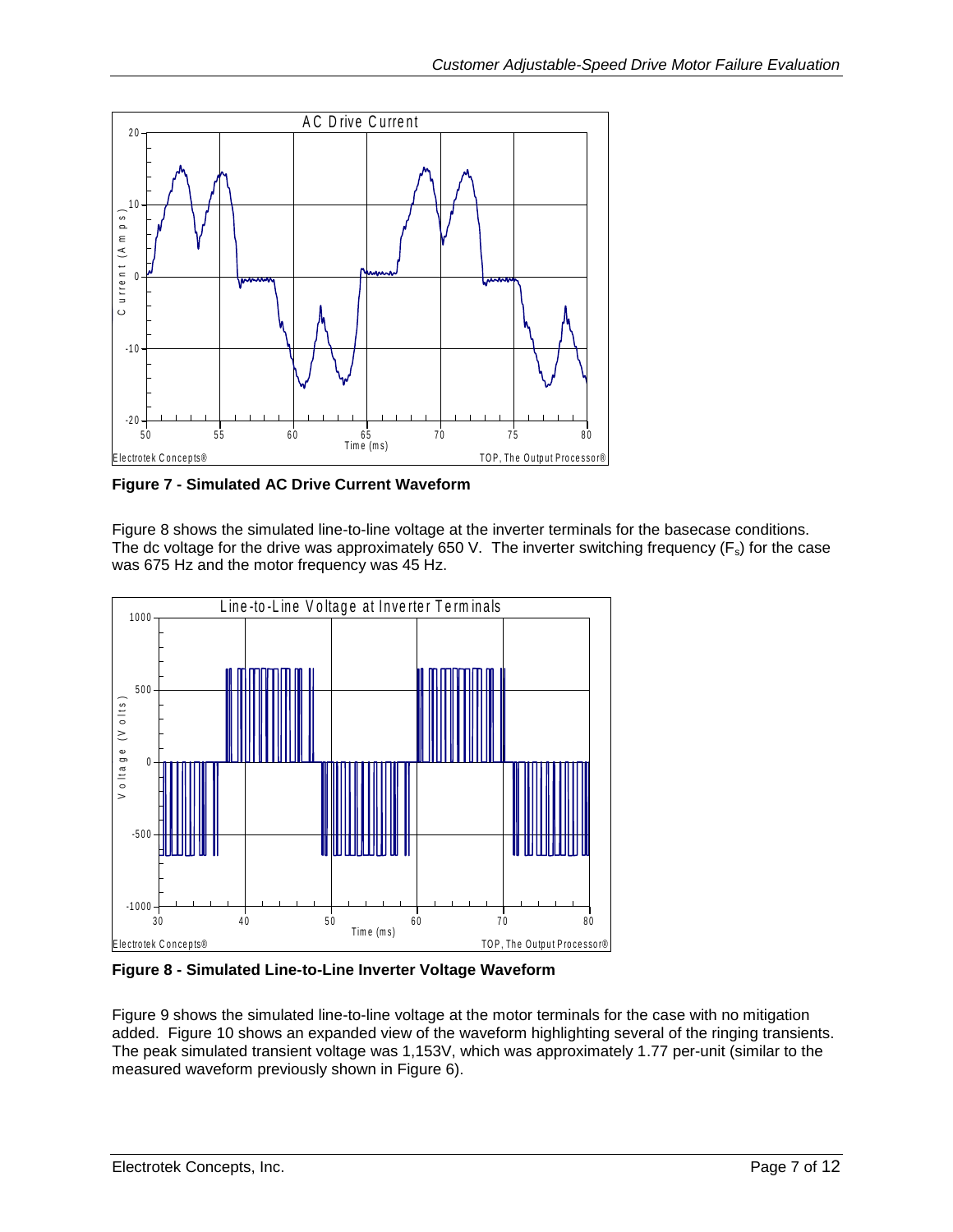

<span id="page-7-0"></span>**Figure 9 - Simulated Line-to-Line Motor Voltage Waveform**



<span id="page-7-1"></span>**Figure 10 - Expanded View of Line-to-Line Motor Voltage Waveform**

The second simulation case (Case 4b) evaluated the power conditioning alternative of adding a series choke between the inverter and the induction motor. Inductive chokes (a.k.a., reactors) are similar to isolation transformers, except that they do not define a separately derived system. Inductive chokes provide additional impedance in the circuit in much the same manner that an isolation transformer does, but at a much-reduced cost.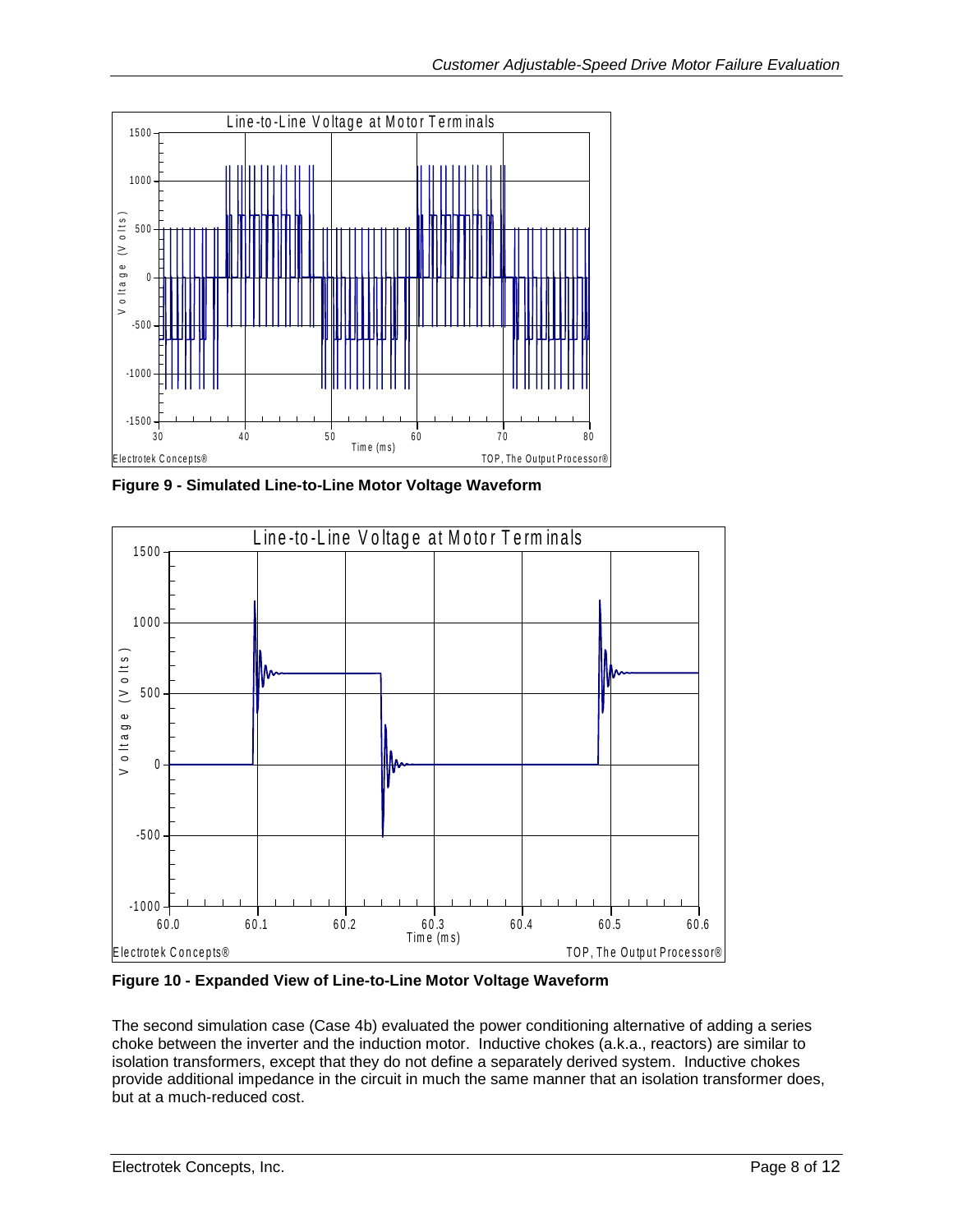Chokes are often applied to the front-end of adjustable-speed drives to protect the drives from nuisance tripping caused by utility capacitor bank switching and other normal power system switching operations. Some drive manufacturers now produce drives with chokes as part of their standard design. Chokes also help prevent voltage notching, caused by power electronic switching, from disturbing other sensitive customer equipment. They can limit notching to the drive side of the inductive choke.

[Figure 11](#page-9-0) shows the simulated line-to-line voltage at the induction motor terminals for the case with a 5% choke added between the inverter and motor terminals. Generally, a choke is specified in *%X* and *hp*. The inductance of the simulated choke rating was approximated using the following expression:



where:

 $f_{\text{drive}} =$  inverter output fundamental frequency (Hz)  $X =$  inductive reactance of choke  $(\%)$  $kV_{\phi\phi}$  = system rms phase-to-phase voltage (kV)  $hp =$  horsepower rating of the motor (hp)

The resulting transient voltages at the motor terminals were significantly reduced with the 5% choke. It should be noted that the fundamental drive frequency voltage was somewhat lower due to the voltage drop across the choke.

The final simulation case (Case 4c) evaluated the power conditioning alternative of adding a motor terminal filter to the induction motor. A motor terminal filter is a type of low-pass filter that passes signals with low frequencies and reject signals with high frequencies. These filters can improve power quality by reducing the effect of the transient energy and by removing noise from the electrical system. Low-pass filters can be used to provide even better protection than inductive reactors for high frequency transients.

A first-order filter consisting of a capacitor in series with a resistor can be designed to have minimal losses and to match the surge impedance of the cable that supplies the motor.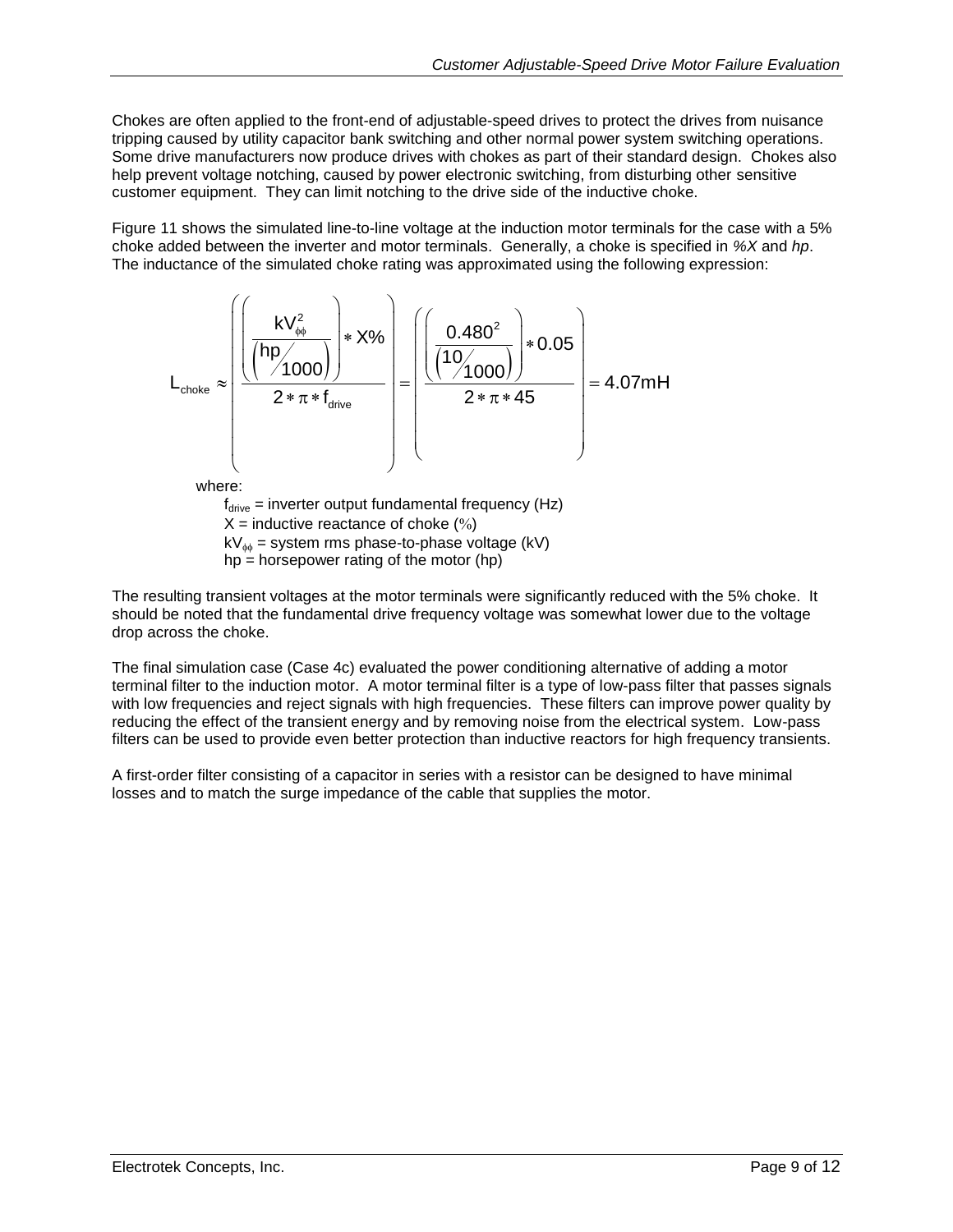

<span id="page-9-0"></span>**Figure 11 - Simulated Line-to-Line Motor Voltage Waveform with 5% Choke**

[Figure 12](#page-9-1) shows the simulated line-to-line voltage at the induction motor terminals for the case with a shunt motor terminal filter added at the motor terminals. The simulated filter component values were 1µF (capacitor) and 100Ω (resistor). The transient voltages were significantly reduced with the motor terminal filter, as compared with the basecase conditions. It should be noted that there was no fundamental drive The previous case.<br>
The previous case.<br>
The -to -Line Voltage at Motor Term in als the previous case.



<span id="page-9-1"></span>**Figure 12 - Simulated Line-to-Line Motor Voltage Waveform with Motor Terminal Filter**

[Figure 13](#page-10-0) shows an expanded view of the simulated line-to-line voltages at the motor terminals for the three simulated cases. The figure illustrates the reduced transient voltages with the mitigation alternatives and the voltage drop for the 5% series choke case (Case 4b).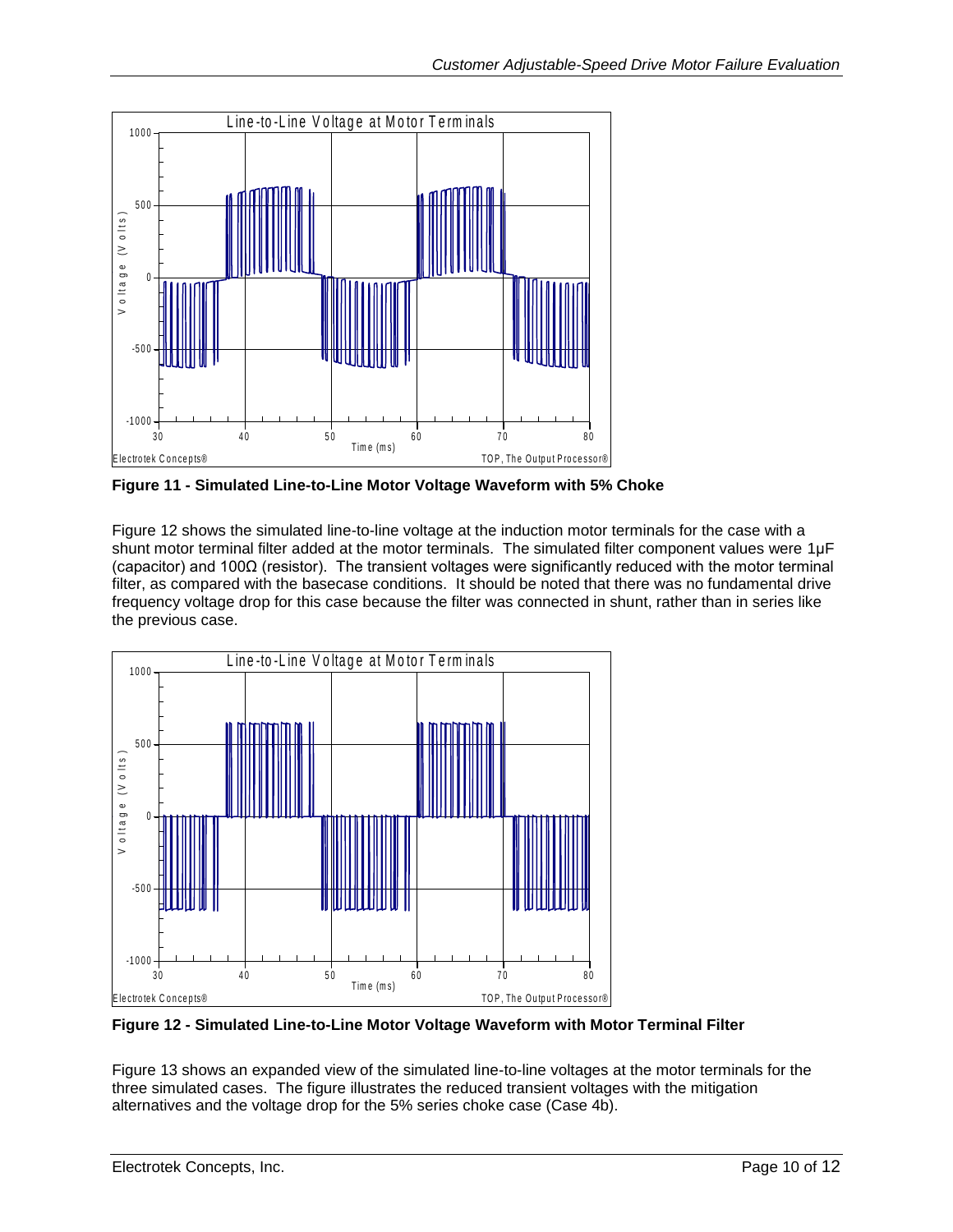

<span id="page-10-0"></span>**Figure 13 - Simulated Line-to-Line Motor Voltage Waveforms**

### **SUMMARY**

This case study presented a customer adjustable-speed drive motor winding failure analysis. The study investigated the potential for severe high frequency transient overvoltages at induction motor terminals for an adjustable-speed drive that utilized a pulse-width modulation inverter, along with a significant length of cable between the inverter and motor.

In the past, the inverters for many drives were thyristor based with either forced-commutation or loadcommutation. For current source inverter (CSI) drives based on thyristor or gate turn-off (GTO) devices, the inverter switching frequency was limited to several hundred Hz. This low switching frequency means that these devices have relatively high commutation losses and need a relatively long commutation period. Consequently, induction motors supplied from current source inverter drives have a lower probability of experiencing fast-front transient voltages.

In an effort to improve the efficiency of many industrial processes, standard induction motors have been retrofitted with adjustable speed drives. The drives allow for better speed control, soft starting of motors, and increased efficiency of the overall process operation. Unfortunately, there can also be some power quality-related drawbacks when using these drives.

A number of drive manufacturers are working with motor manufacturers to match drive-duty induction motors to their adjustable-speed drives. The adjustable-speed drive and motor are provided as a complete package. The induction motors are designed to withstand the severe duties imposed on them by the high switching frequencies of the PWM inverters.